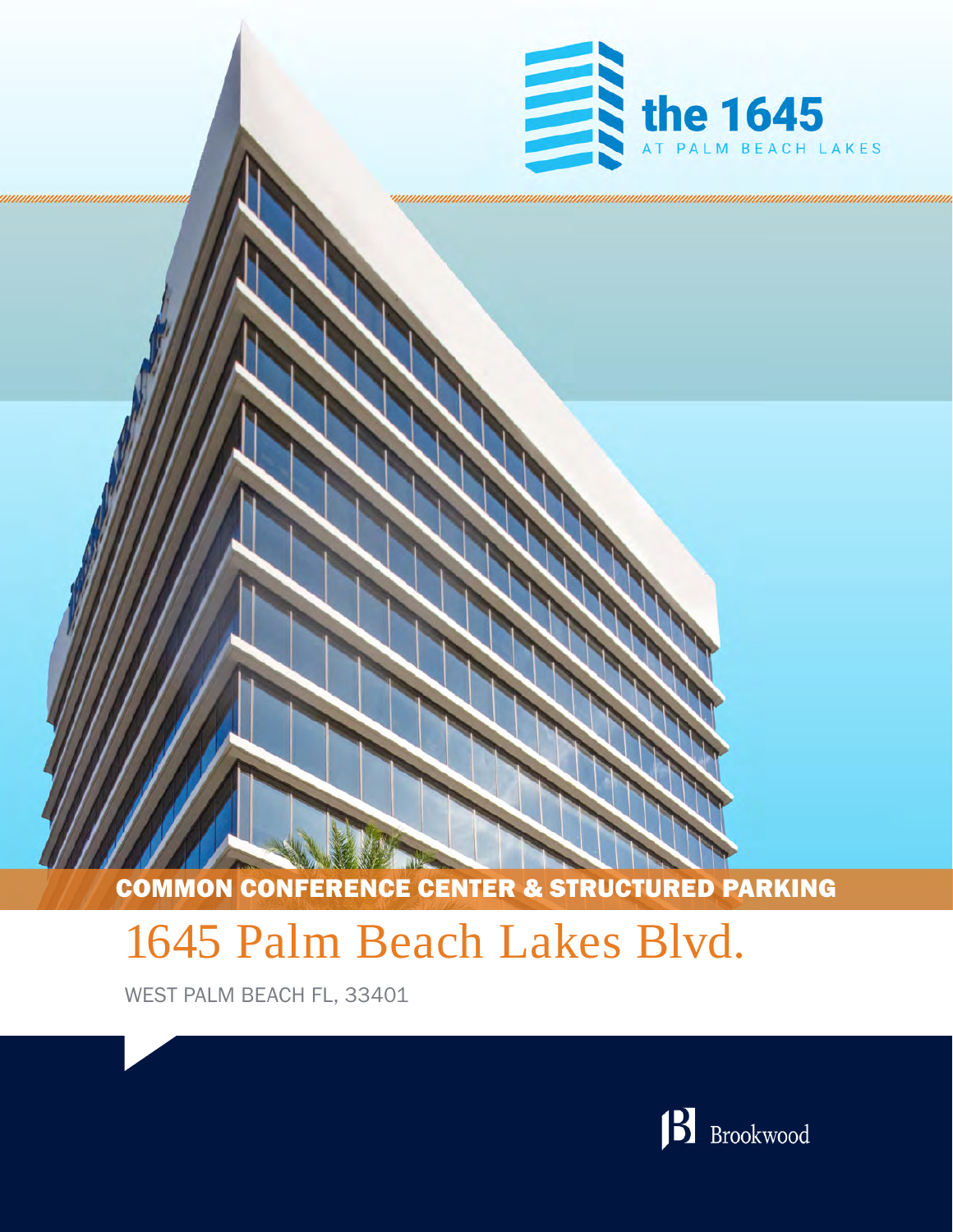

## Interior photos











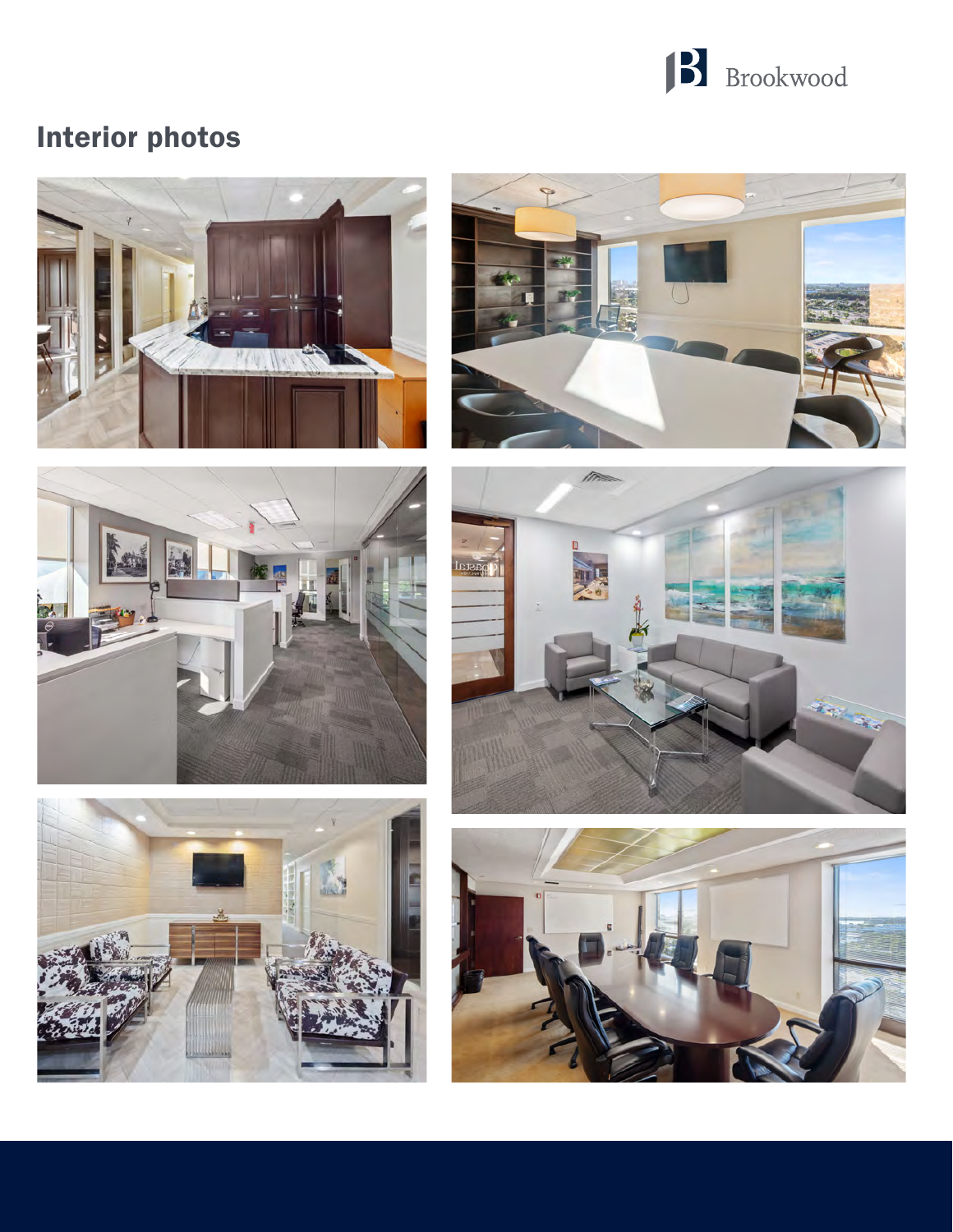#### FEATURES

- Quoted Rate: \$22.50/SF NNN; OPEX \$14.63/SF
- Class A office building
- Spec suites available for immediate occupancy

## Amenities

Conference center

## Availabilities

| <b>Suite</b> | <b>RSF</b>     | <b>Notes</b>                                          |
|--------------|----------------|-------------------------------------------------------|
| 230          | 2,297 RSF      | AVAILABLE 9/1/22                                      |
| 400          | 3.287 RSF      | AVAILABLE $1/1/23$ ;<br><b>CONTIGUOUS TO 4,209 SF</b> |
|              |                |                                                       |
| 480          | <b>922 RSF</b> | <b>AVAILABLE: CONTIGUOUS TO 4,209 SF</b>              |
| 570          | 1,742 RSF      | <b>SPEC SUITE</b>                                     |





## Building specifications

| <b>BUILDING SIZE</b>    | 114,182 SF                                     |
|-------------------------|------------------------------------------------|
| YEAR BUILT              | 1980                                           |
| RENOVATED               | 2012                                           |
| TYPICAL FLOOR PLATE     | 9,785 SF                                       |
| <b>NUMBER OF FLOORS</b> | 12                                             |
| CONNECTIVITY            | COMCAST, FPL FIBERNET, TW<br>TELECOM, AND AT&T |
| PARKING RATIO           | $3.5/1,000$ SF                                 |
|                         |                                                |

- Column free floor plates with floor to ceiling windows
- **Excellent visibility from** Palm Beach Lakes Blvd.
- ATM

## key features





Structured parking



Close proximity to  $I-95$ 



Monument signage available



±40,500 cars per day on Palm Beach Lakes Blvd



Walking distance<br>to shopping and restaurants



1645 Palm Beach Lakes Boulevard, West Palm Beach, FL 33401